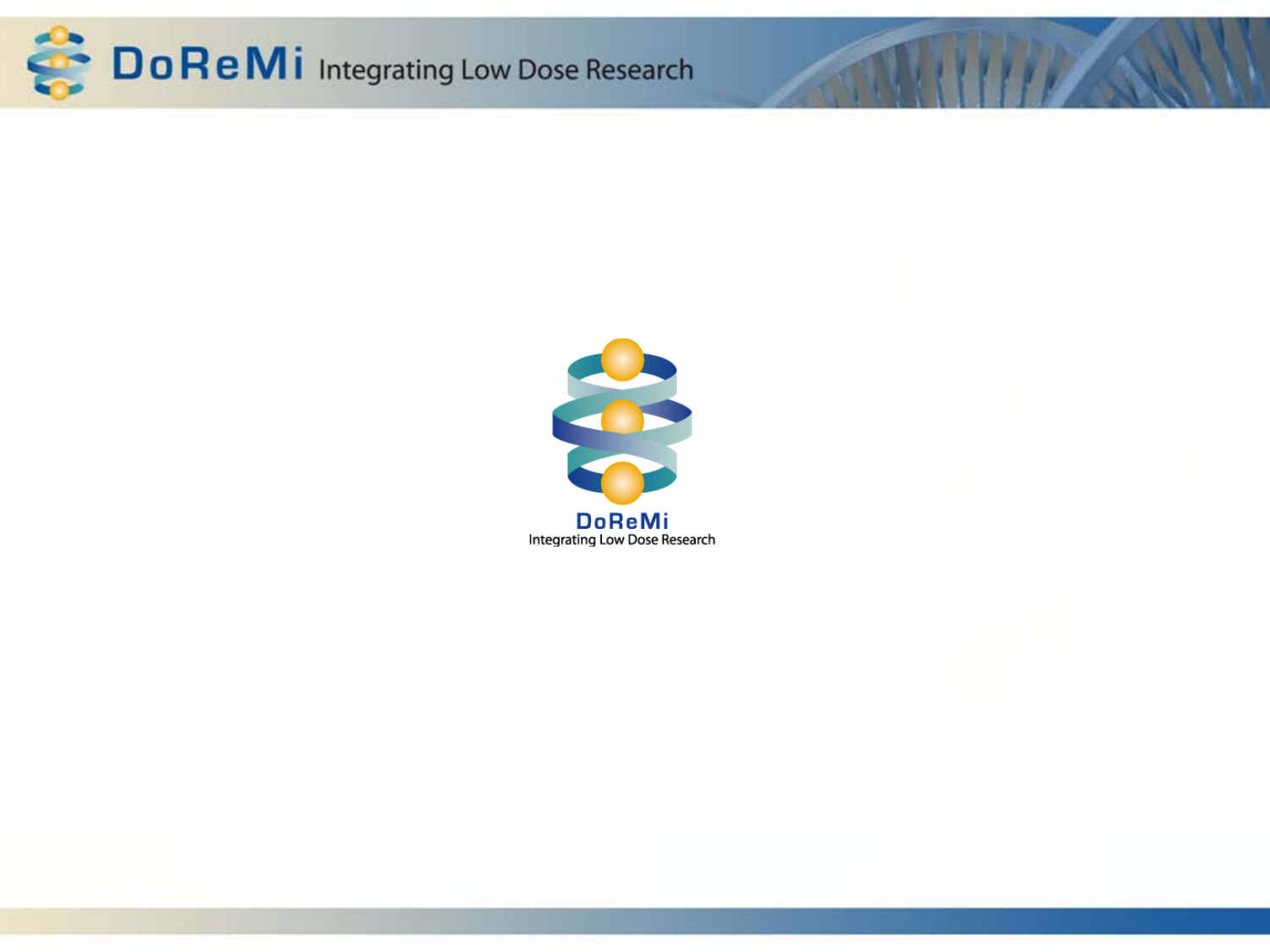

**DoReMi TRA Position meeting - Consensus meeting for position papers on risk assessment and radiation protection**

## **Introductory remarks**

# **Dietrich AVERBECK, WP2**  *IRSN/CEA, France*



**Hotel Port Sitges , Barcelona (Spain) 29-30 April 2015**

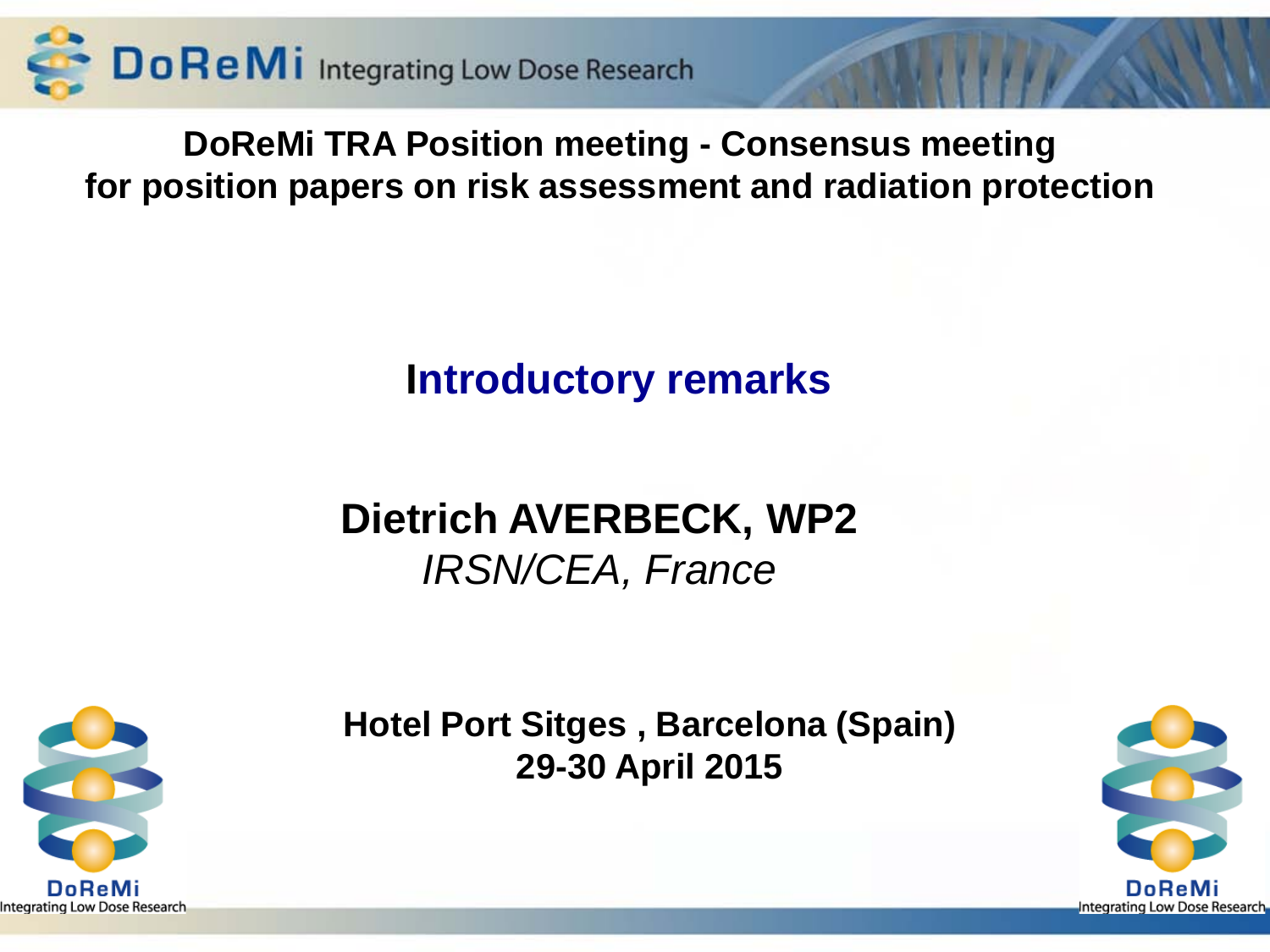

## **List of Participants (14)**

- 
- •Dietrich Averbeck (IRSN/CEA, FR) Ulrike Kulka (BfS,DE)
- •Sarah Baatout (SCK-CEN, BE) Serge Candéas (CEA, FR) (April 30)
- •Elisabeths Ainsbury (PHE, UK)
- •Jean-René Jourdain (IRSN, FR) (April 30)
- •Laure Sabatier (CEA,FR)
- •Andrea Ottolenghi (April 30) and Vere Smyth (UniPavia, IT)
- •Peter Jacob (HMGE, DE)
- •Markus Eidemüller (HMGU, DE)
- •EAB: Richard Wakeford (UK)



•Sisko Salomaa (STUK, FI) Elisabeth Cardis (CREAL, ES)

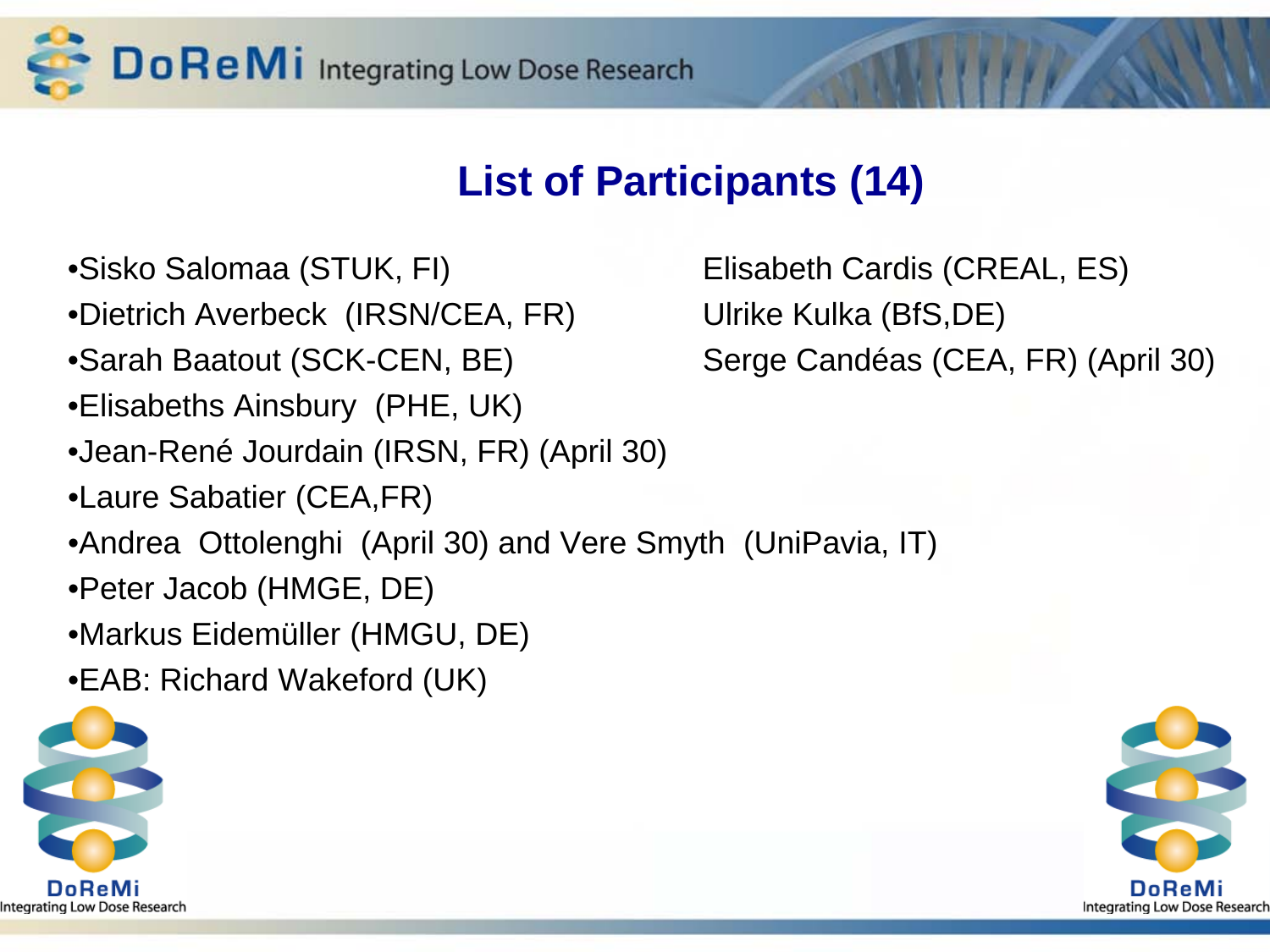

## **Introduction**

•When **DoReMi** started in 2010, the **Annex 1** (first version 6 November 2009, last updated version 16 July 2014) outlined the main objectives of the NoE **DoReMi WPs** in some detail following the recommendation of HLEG.

•Since then, **WP2 (**Tasks 2.2 and 2.3) was engaged in establishing the transitional research Agenda (**TRA**) for **DoReMi** (short term) and the **SRA** for **MELODI** (long term).

• Several founding meetings were held (for example, Saint- Feliu de Guixols, Barcelona, Spain May 2010; Vitri sul Mare, Italy, Oct 2012) to specify the DoReMi NoE methodology for the TRA setting.



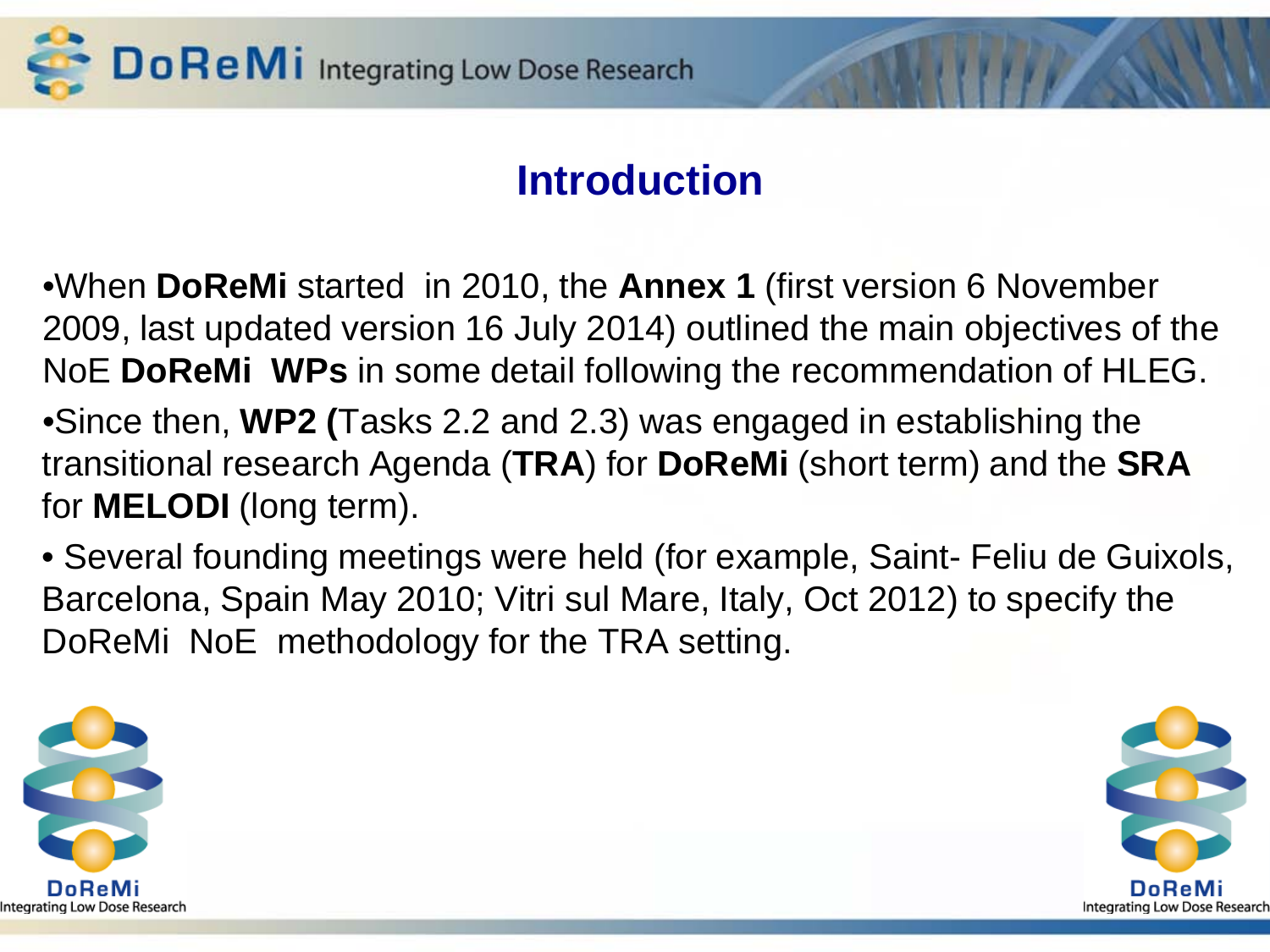

# **Program committee**

**Program committee** according to the DoReMi GA in Munich , July 2014: •Dietrich Averbeck, IRSN/CEA; Elisabeth Cardis, CREAL; Ulrike Kulka, BfS, Sarah Baatout, SCK-CEN, Sisko Salomaa, STUK; Peter Jacob, HMGU

# • **Purpose of the meeting**

The meeting on position papers on consequences on risk assessment and radiation protection is related to WP2 Task 2.3.7 and the Milestone 2.5 (due by month 66 (June 2015).



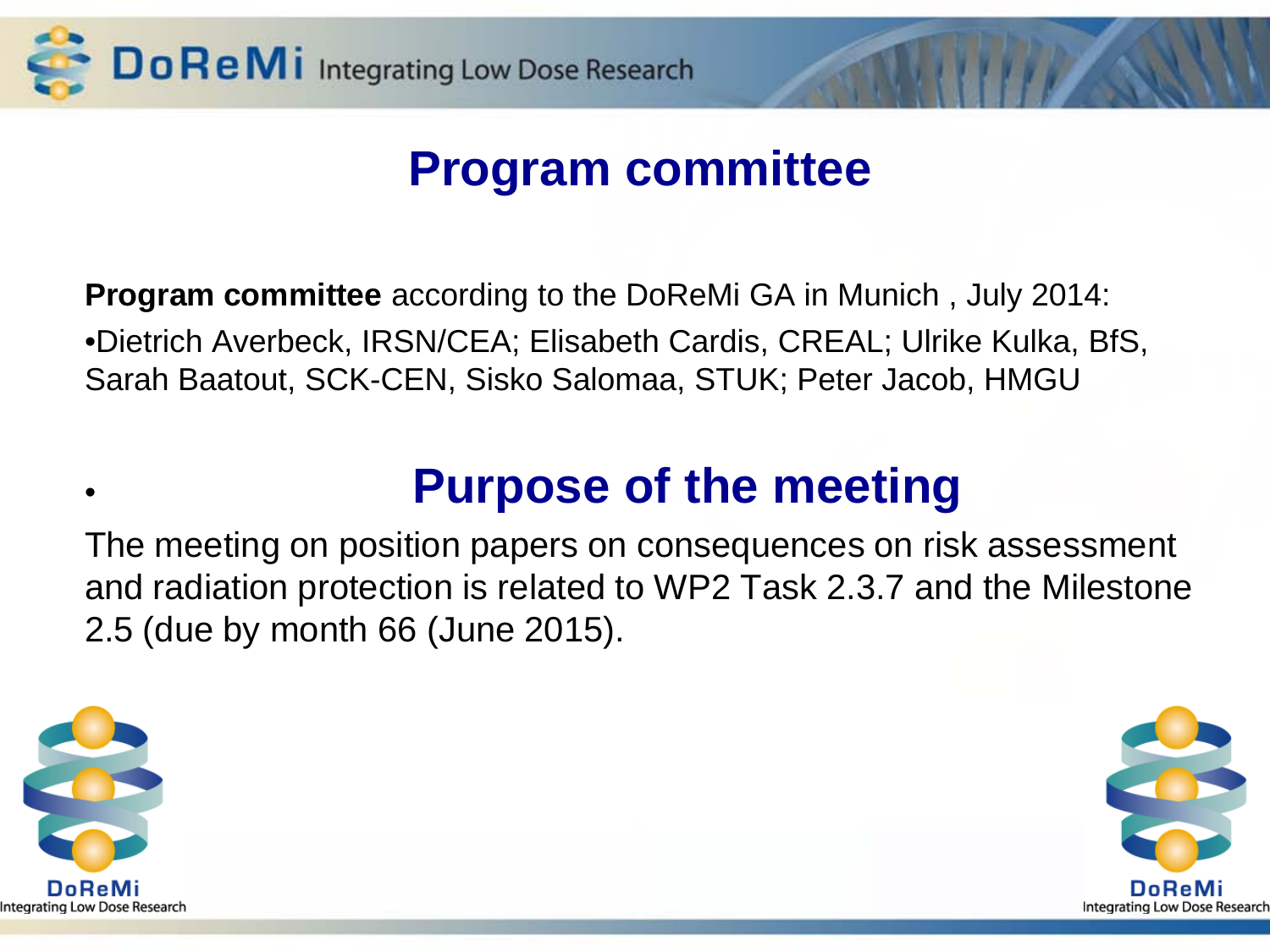

# **Aim of the meeting (1)**

The DoReMi consensus meeting in Sitges (29-30 AprilBarcelona, Spain) is organized in order

•to get an overview of the work accomplished so far on the basis of published DoReMi papers and foreseen papers, their main messages and outcomes, the answers provided by DoReMi and questions, and the research needs and priorities remaining for future research.

• to help structuring and defining the future contents of DoReMi position and policy papers. The **position papers** are expected to summarize the main outcomes of the DoReMi WPs work (education and training, infrastructures, cancer, individual sensitivity and non cancer).



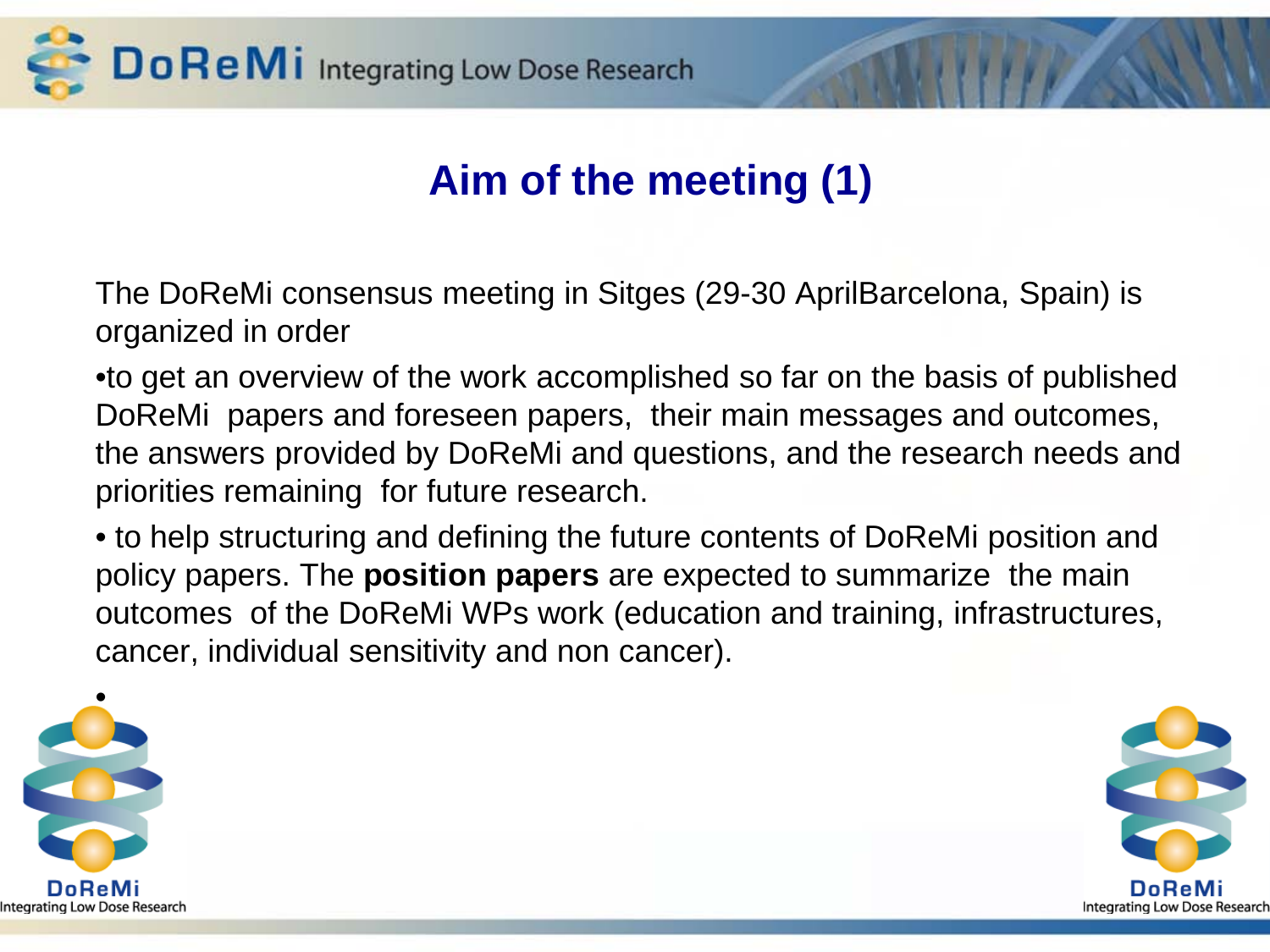Do ReMi Integrating Low Dose Research

## **Aim of the meeting (2)**

•to facilitate the management of DoReMI papers (including forthcoming ones) (WP2 task 2.3) and the preparation of the DoReMi position papers as well as of a final (general) policy paper (WP1-7) through the highlighting of studies in epidemiology, biomarkers and biodosimetry, non cancer effects, immunology, cancer risk assessment, modeling and systems biology in the European and international context and to DoReMi achievements (see contribution from EAB, R. Wakeford).

- to identify **issues of discussion,** position and policy papers what for?
- to identify **DoReMi results and** actual DoReMi paper outcomes
- to identify **Future research needs and priorities**, strategies to be underlined in the context of MELODI, OPERRA and CONCERT.



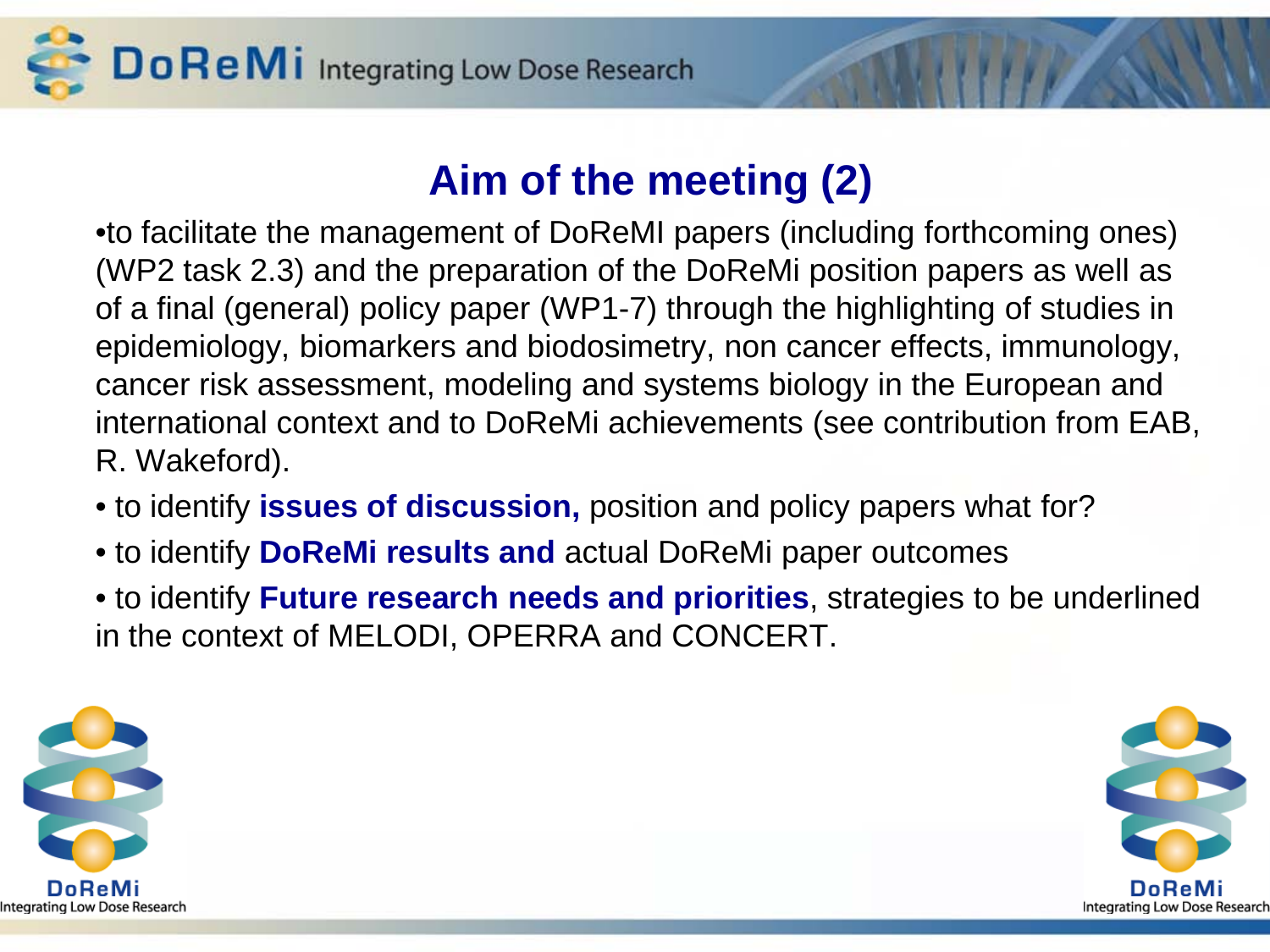

## **Program of the meeting (1)**

•**First day**: DoReMi project outcomes and Links to the 9 key questions (and related subquestions) of the TRA (and TRA statements) and the DoReMi WP objectives and results obtained in WP 5,6,7 and 3,4

•**Second day:** Position/policy papers on the way forward (epidemiology, biomarkers and biodosimetry) non-cancer, immunology, Epidemiology and radiobiology for cancer risks, modeling and systems biology, and on DoReMi achievements in the European context as well as messages for position and policy papers.

Are their propositions for changes of the program?

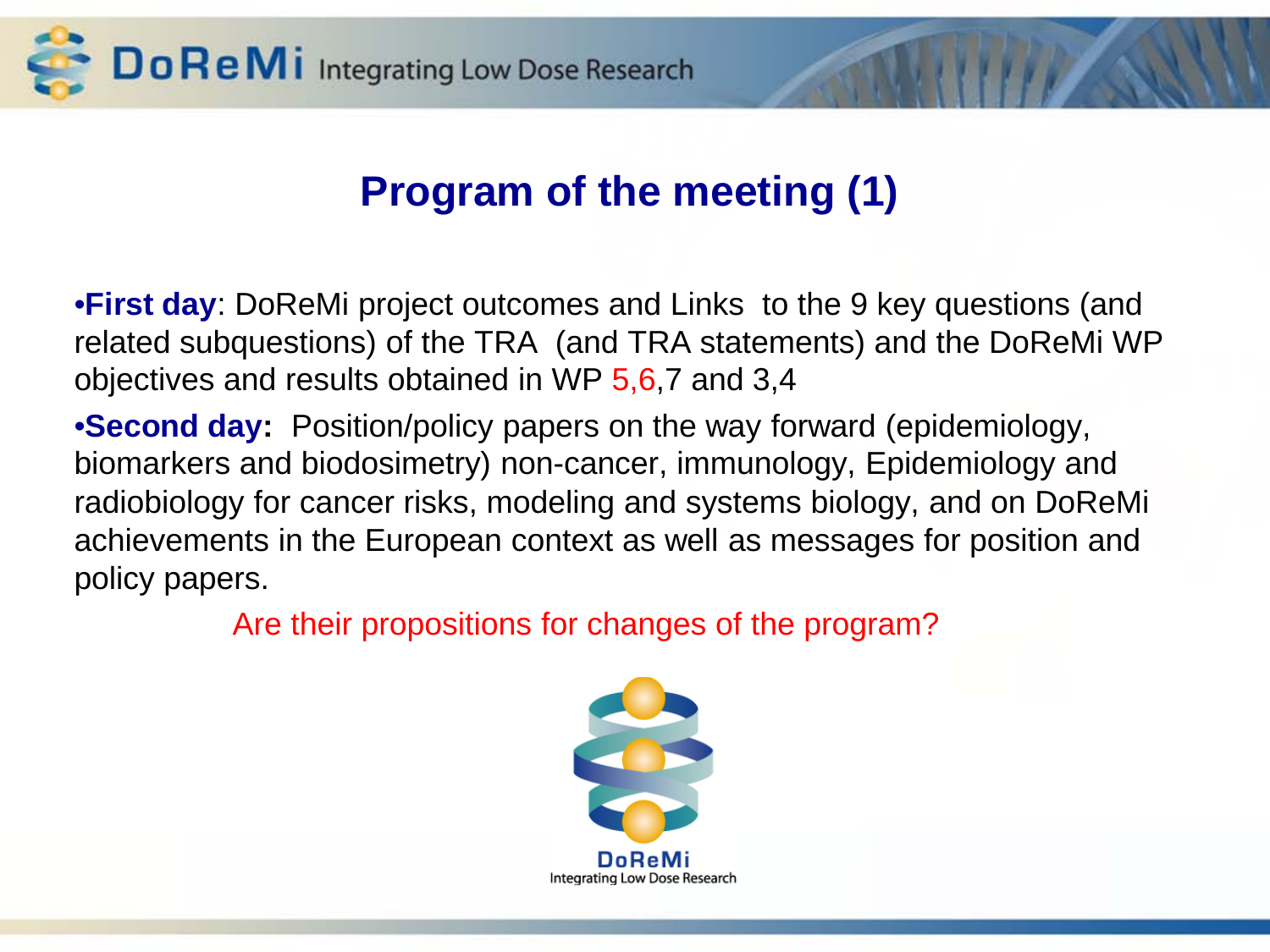

# **Program (2)**

### **DoReMi WP2 TRA position meeting**

### *Consensus meeting for position papers on consequences on risk assessment and radiation protection*

**Venue**: Wednesday and Thursday 29<sup>th</sup> and 30<sup>th</sup> April 2015 Port Sitges, Spain

**Organisers:** Dietrich Averbeck (WP2 leader) and Sarah Baatout (GA chair)

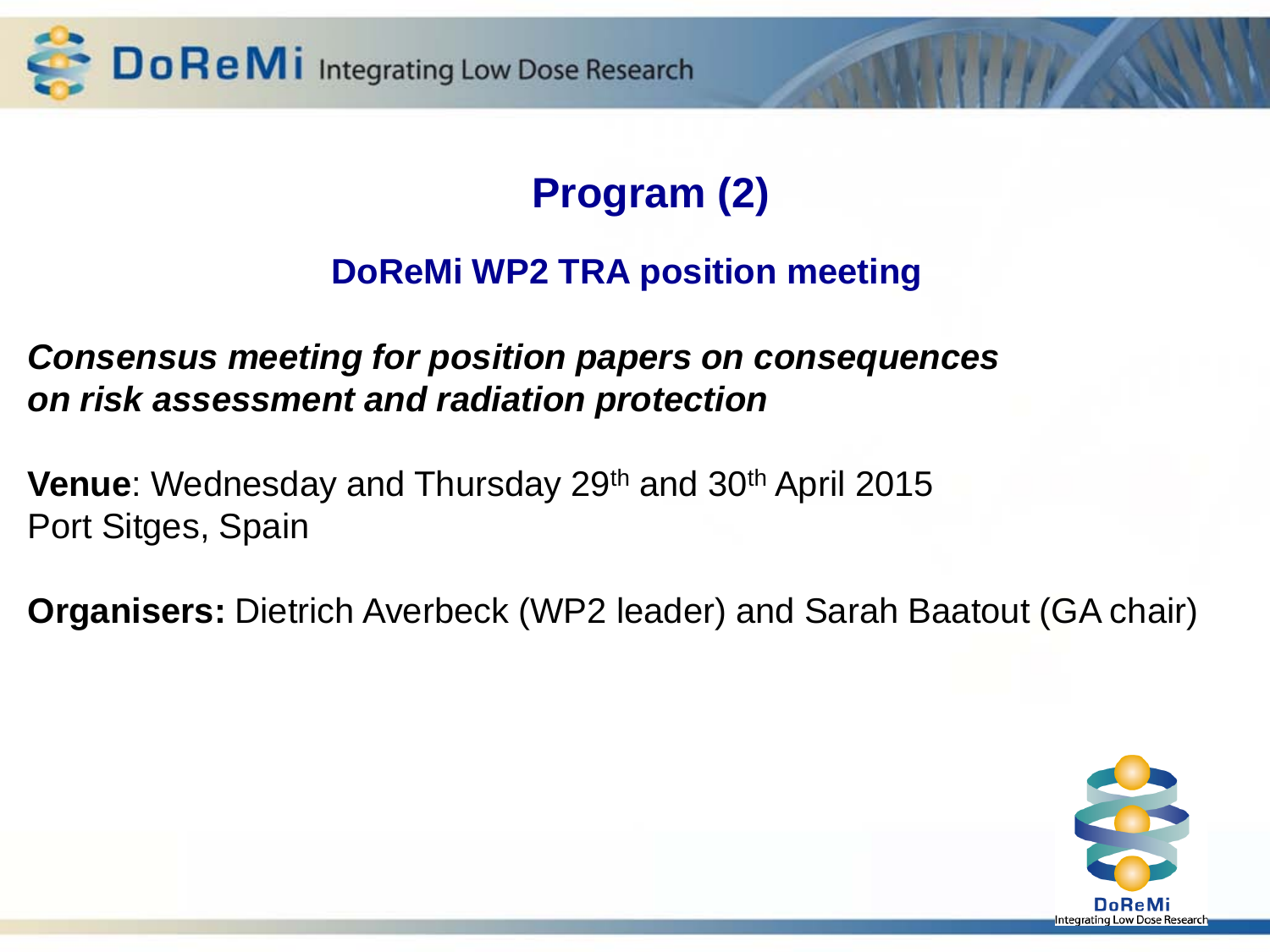

### **Programme Wednesday April 29th 2015**

*Thematic of the day: the link between the 9 key questions of the TRA and the various DoReMi WP.*

| $8:30 - 9.00$   | <b>Welcome of the participants</b>                                                                                                                                                           |  |
|-----------------|----------------------------------------------------------------------------------------------------------------------------------------------------------------------------------------------|--|
|                 |                                                                                                                                                                                              |  |
| $9.00 - 9:20$   | Objectives of the meeting (Progress in DoReMi TRA settings)                                                                                                                                  |  |
|                 | Sisko Salomaa (STUK, FI), Dietrich Averbeck (IRSN/CEA, FR), Sarah Baatout (SCK.CEN, BE)                                                                                                      |  |
| $9:20 - 9:50$   | Summary of the methodology defined for the TRA setting, key and sub-questions - Structuring the<br>key questions and sub-questions of the TRA to the related tasks and outline of future TRA |  |
|                 | Dietrich Averbeck (IRSN/CEA, FR)                                                                                                                                                             |  |
| $9.50 - 10.00$  | <b>Discussion</b>                                                                                                                                                                            |  |
|                 |                                                                                                                                                                                              |  |
| 10.00 - 11.00   | <b>Results obtained within DoReMi: WP5</b>                                                                                                                                                   |  |
|                 | Liz Ainsbury (PHE, UK)                                                                                                                                                                       |  |
| 11.00 - 11.20   | <b>Discussion</b>                                                                                                                                                                            |  |
|                 |                                                                                                                                                                                              |  |
| $11.20 - 11.40$ | Coffee break                                                                                                                                                                                 |  |

**DoReMi** Integrating Low Dose Research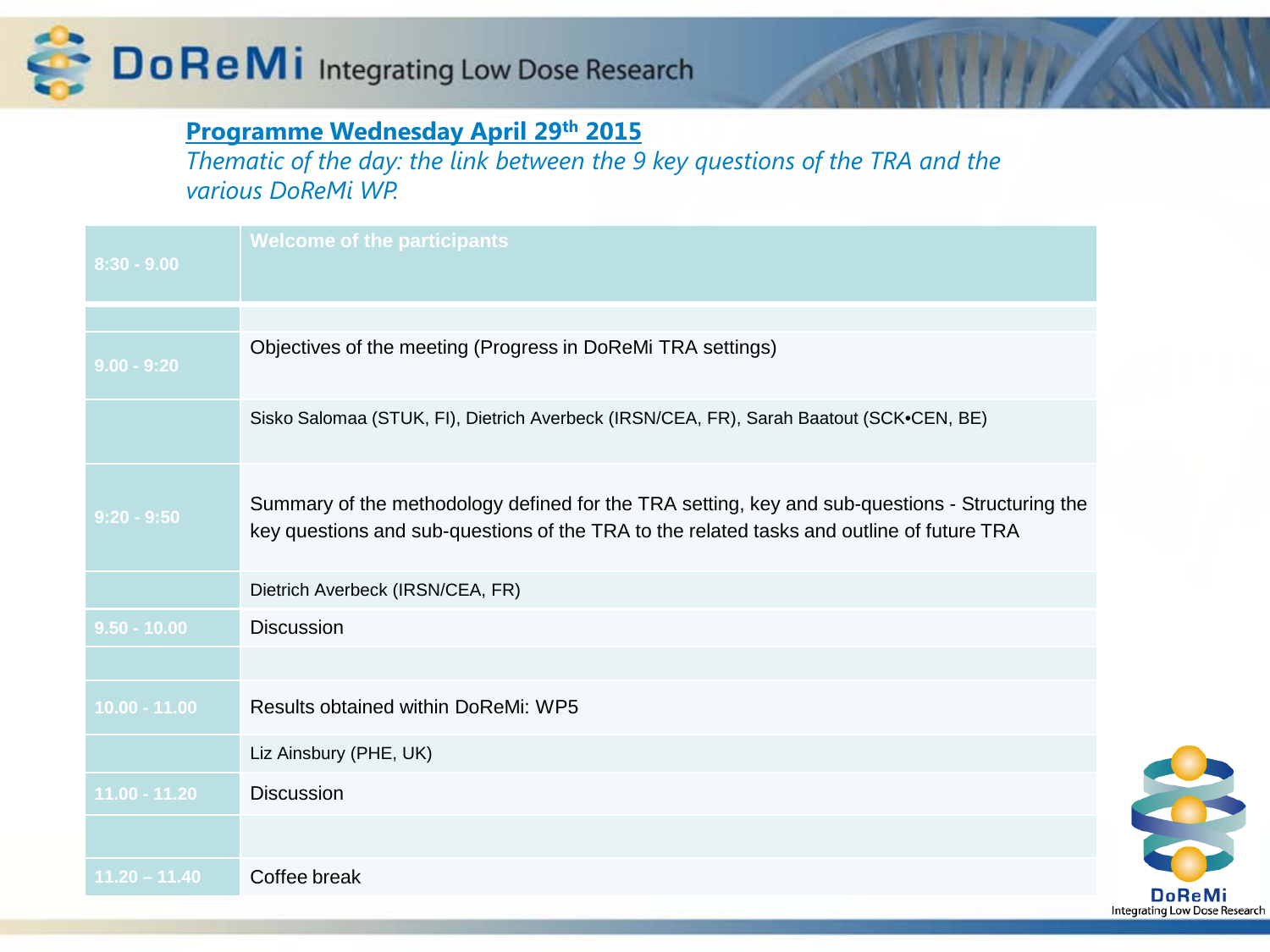

### **Programme Wednesday April 29th 2015**

*Thematic of the day: the link between the 9 key questions of the TRA and the various DoReMi WP.*

| $11.40 - 12.40$ | Results obtained within DoReMi: WP6 Epidemiology: way forward |                                               |
|-----------------|---------------------------------------------------------------|-----------------------------------------------|
|                 | Elisabeth Cardis(CREAL, Cat) + Ulrike Kulka (BfS, DE)         |                                               |
| $12.40 - 13.00$ | Discussion                                                    |                                               |
|                 |                                                               |                                               |
| $13.00 - 14.00$ | Lunch                                                         |                                               |
|                 |                                                               |                                               |
| $14.00 - 15:00$ | Markus Eidemüller + Peter Jacob (HMGU, Munich)                |                                               |
|                 | Jean-René Jourdain (IRSN, FR) * to be moved to 30th April !   |                                               |
| $15.00 - 15.20$ | Discussion                                                    | <b>DoReM</b><br>Integrating Low Dose Research |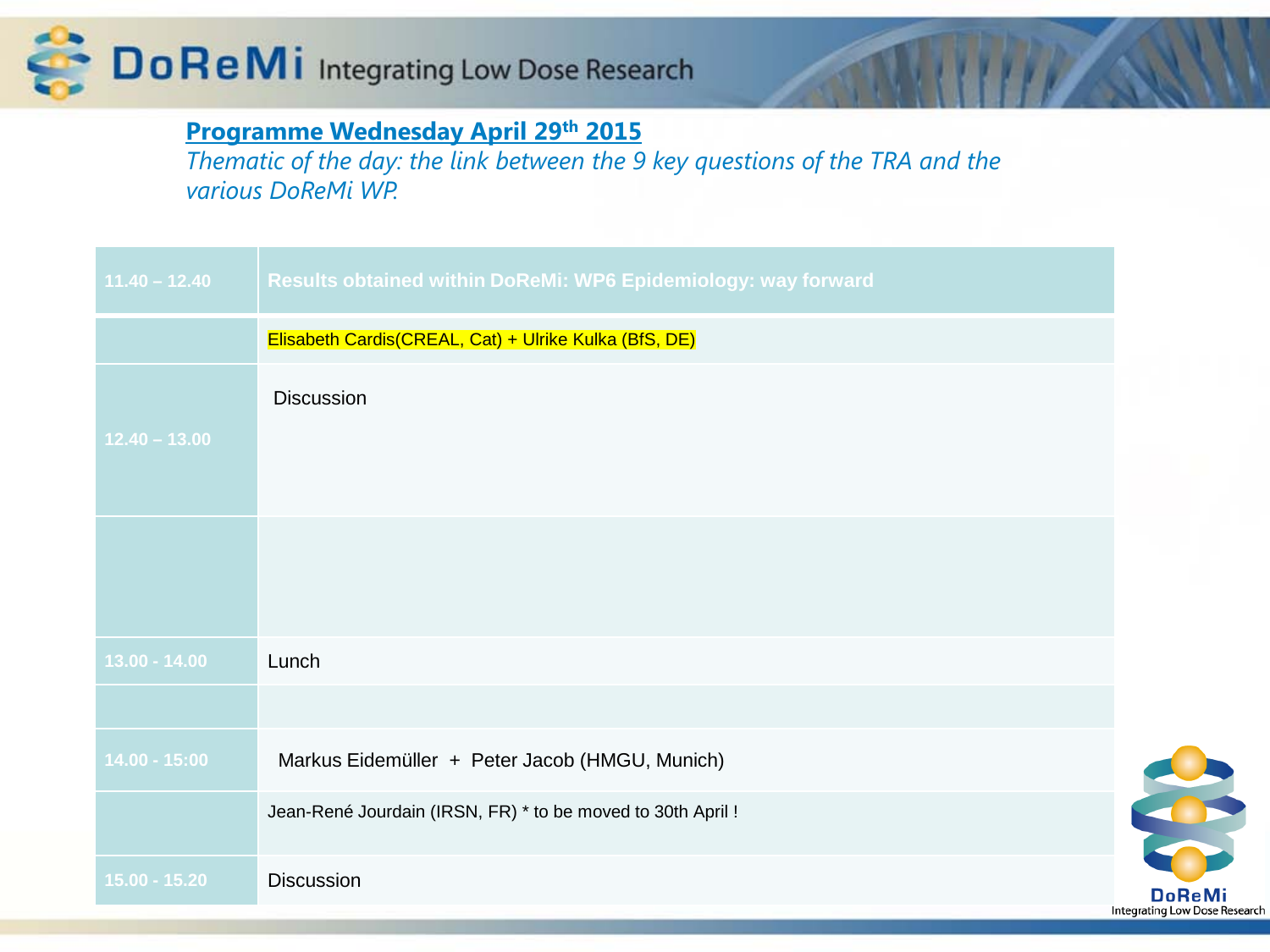

### **Programme Wednesday April 29th 2015 (suite)**

*Thematic of the day: the link between the 9 key questions of the TRA and the various DoReMi WP.*

| $11.40 - 12.40$ | <b>Results obtained within DoReMi: WP6</b>                                              |
|-----------------|-----------------------------------------------------------------------------------------|
|                 | Mike Atkinson (HMGU, DE) <sup>*</sup> possibly moved to 30th April if slides available? |
|                 | <b>Discussion</b>                                                                       |
| $12.40 - 13.00$ |                                                                                         |
|                 |                                                                                         |
| $13.00 - 14.00$ | Lunch                                                                                   |
|                 |                                                                                         |
| $14.00 - 15:00$ | Markus Eidemüller + Peter Jacob (HMGU, DE)                                              |
|                 | Jean-René Jourdain (IRSN, FR) * moved to 30th April !                                   |
| $15.00 - 15.20$ | <b>Discussion</b>                                                                       |
| $17.15 - 18.00$ |                                                                                         |
| $15.20 - 16.20$ | Relation between key questions and infrastructures                                      |
|                 | Laure Sabatier (CEA, FR)                                                                |
| $16.20 - 16.40$ | <b>Discussion</b>                                                                       |

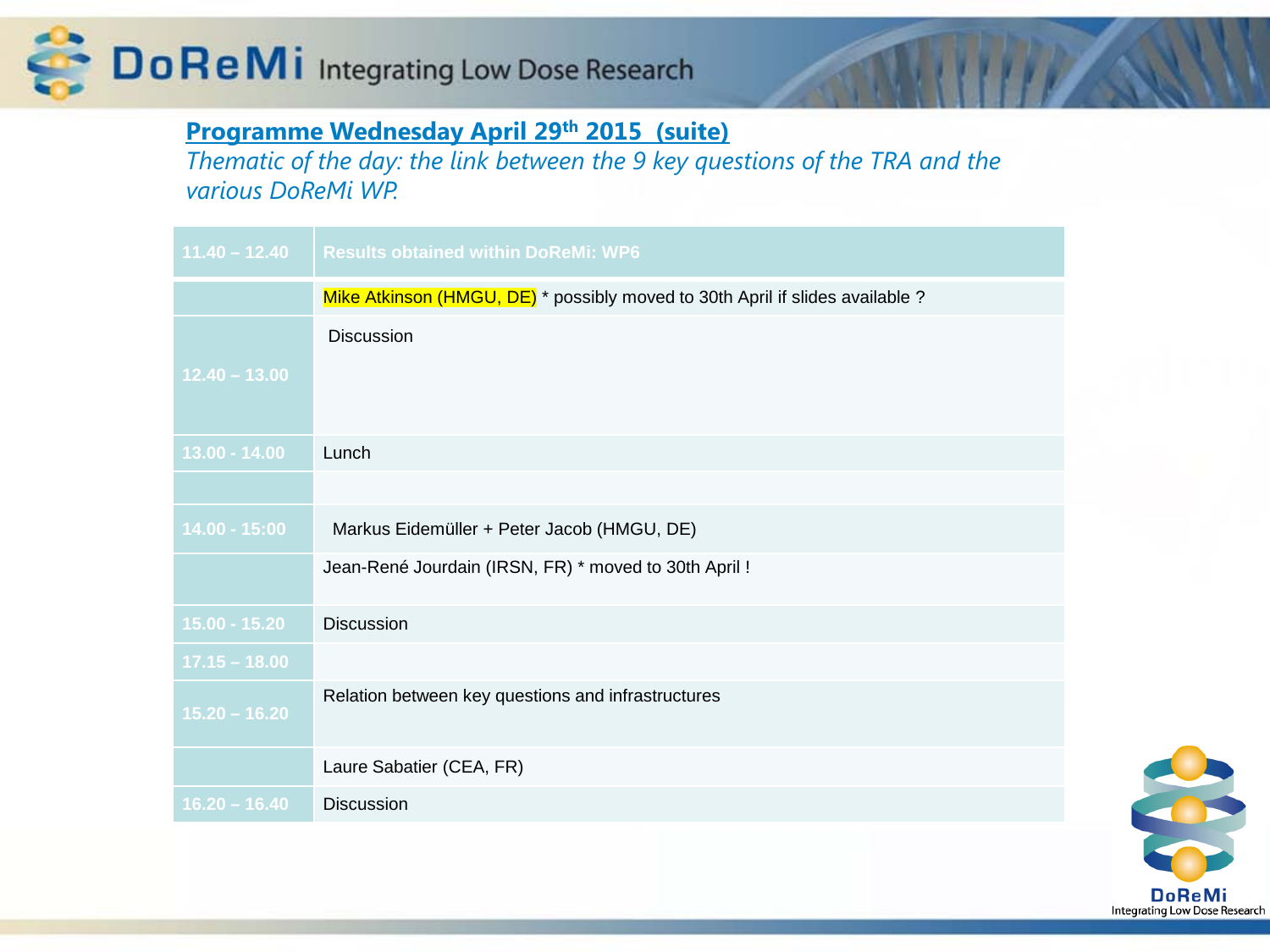

### **Programme Wednesday April 29th 2015 (suite)**

*Thematic of the day: the link between the 9 key questions of the TRA and the various DoReMi WP.*

| $16.40 - 17.00$ | <b>Coffee break</b>                                                                        |
|-----------------|--------------------------------------------------------------------------------------------|
|                 |                                                                                            |
| $17.00 - 18.00$ | Relation between key questions and E&T                                                     |
|                 | Andrea Ottolenghi (UNIPV, IT), Vere Smyth (UNIPV, IT)* moved to 30th !                     |
| $18.00 - 18.20$ | <b>Discussion</b>                                                                          |
|                 |                                                                                            |
| 18.20-18.30     | Concluding remarks                                                                         |
|                 | Dietrich Averbeck (IRSN/CEA, FR), Sarah Baatout (SCK.CEN, BE), Sisko Salomaa<br>(STUK, FI) |

**DoReMi** Integrating Low Dose Research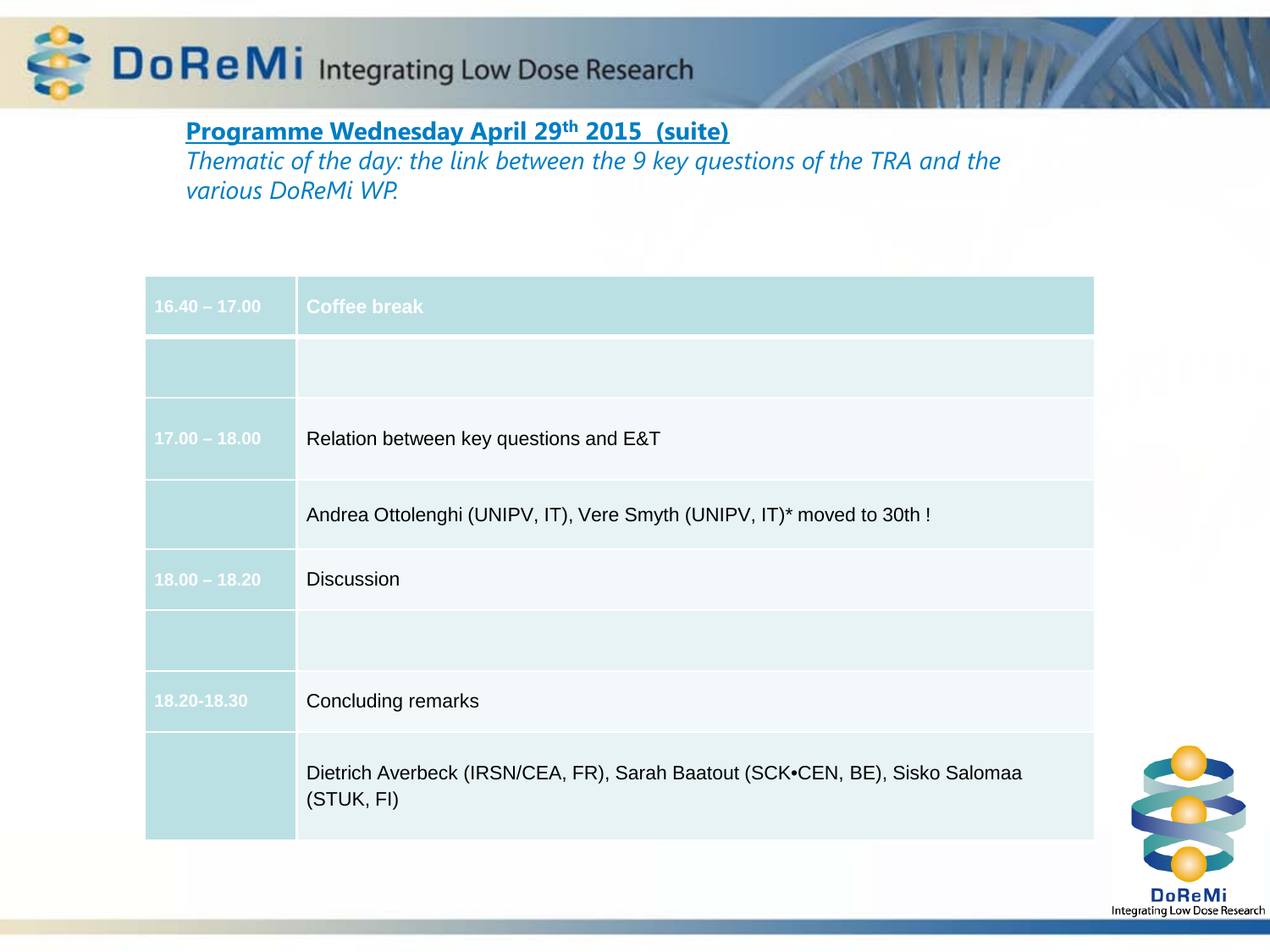

#### **Programme of Thursday April 30th 2015**

*Thematic of the day: position/policy papers on DoReMi scientific achievements in the European context*

| $8:30 - 9.00$   | <b>Welcome of the participants</b>                    |
|-----------------|-------------------------------------------------------|
|                 |                                                       |
| $9.00 - 9:10$   | Opening of the meeting                                |
|                 | Sisko Salomaa (STUK, FI)                              |
| $9:10 - 9:40$   | <b>Epidemiology: the way forward</b>                  |
|                 | Elisabeth Cardis (CREAL, ES)                          |
| $9.40 - 9.50$   | <b>Discussion</b>                                     |
|                 |                                                       |
| $9.50 - 10.20$  | Biomarkers and biodosimetry                           |
|                 | Ulrike Kulka (BfS, DE)* possibly moved to 29th April? |
| $10.20 - 10.30$ | <b>Discussion</b>                                     |
|                 |                                                       |
| $10:30 - 10:50$ | Coffee break                                          |

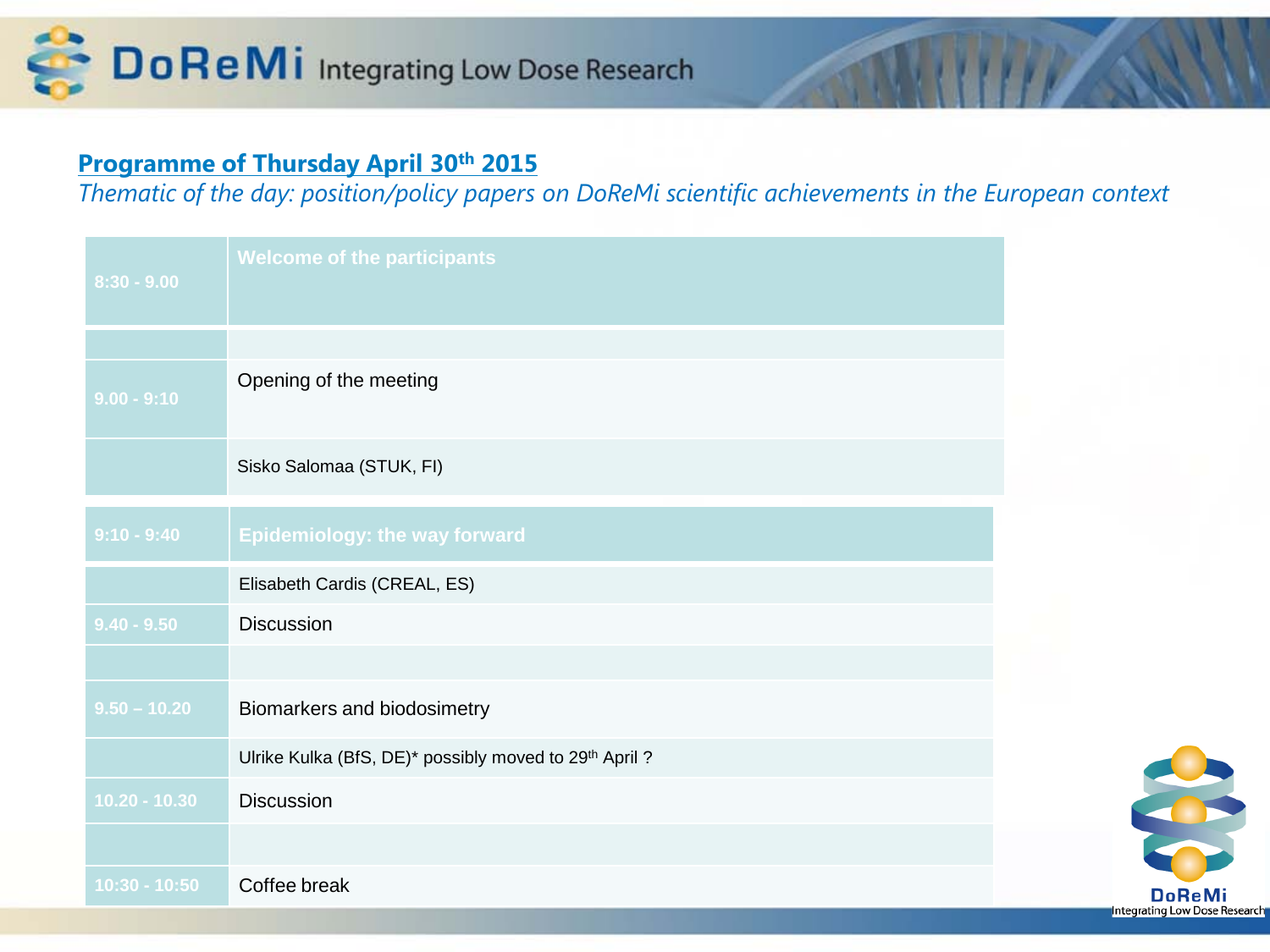

#### **Programme of Thursday April 30th 2015**

*Thematic of the day: position/policy papers on DoReMi scientific achievements in the European context*

| $10:50 - 11:20$ | <b>Non-cancer effects</b>                                    |
|-----------------|--------------------------------------------------------------|
|                 | Sarah Baatout (SCK.CEN, BE) * possibly moved to 29th April ? |
| 11:20 - 11:30   | <b>Discussion</b>                                            |
|                 |                                                              |
| $11.30 - 12.00$ | Immunology                                                   |
|                 | Serge Candéias (CEA, FR)                                     |
| $12.00 - 12.10$ | <b>Discussion</b>                                            |
|                 |                                                              |
| $12.10 - 12.40$ | Modelling of radiation risk                                  |
|                 | Peter Jacob (HMGU, DE) * possibly moved to 29th April ?      |
| $12.40 - 12.50$ | <b>Discussion</b>                                            |
|                 |                                                              |
| $12.50 - 14.00$ | Lunch                                                        |

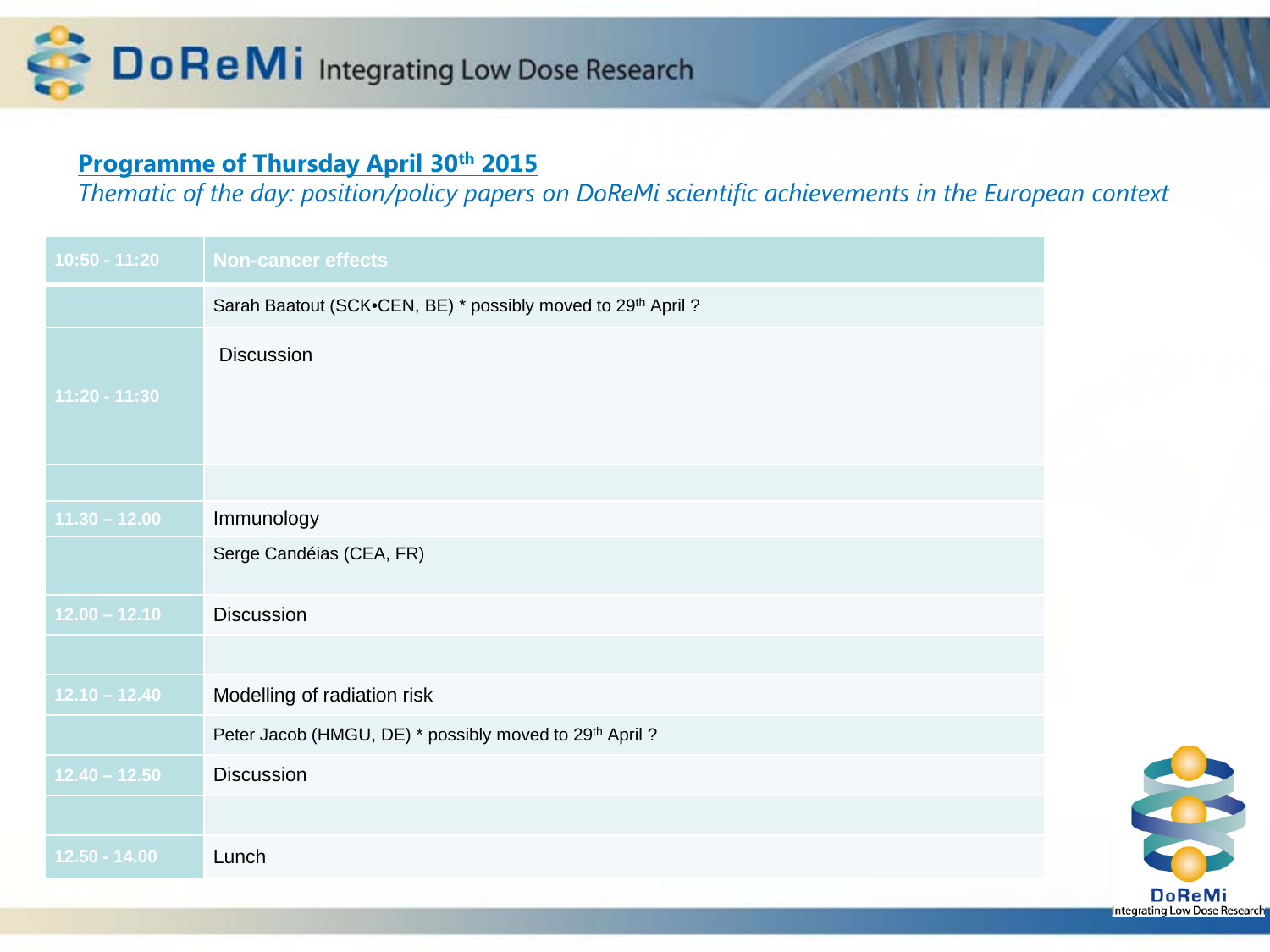### **Programme of Thursday April 30th 2015**

*Thematic of the day: position/policy papers on DoReMi scientific achievements in the European context*

| $14.00 - 14:30$ | <b>Modelling and systems biology</b>                                                    |
|-----------------|-----------------------------------------------------------------------------------------|
|                 | Markus Eidemüller (HMGU, DE)* possibly moved to 29th April ?                            |
| 14.30 - 14.40   | Discussion                                                                              |
| $17.15 - 18.00$ |                                                                                         |
| $14.40 - 15.40$ | Preliminary list of successful items in relation to DoReMi publications                 |
|                 | Sisko Salomaa (STUK, FI)                                                                |
| 15.40 - 15.50   | <b>Discussion</b>                                                                       |
|                 |                                                                                         |
|                 |                                                                                         |
| $15.50 - 16.10$ | Coffee break                                                                            |
|                 |                                                                                         |
| $16.10 - 16.40$ | DoReMi achievements in the international context: EAB                                   |
|                 | Richard Wakeford (UK) : EAB                                                             |
| $16.40 - 17.10$ | Messages fromDoReMi papers: outline for position and policy papers                      |
|                 | Dietrich Averbeck (IRSN/CEA, FR), Sarah Baatout (SCK.CEN, BE)                           |
| $17.10 - 17.40$ | Concluding remarks                                                                      |
|                 | Dietrich Averbeck (IRSN/CEA, FR), Sarah Baatout (SCK.CEN, BE), Sisko Salomaa (STUK, FI) |